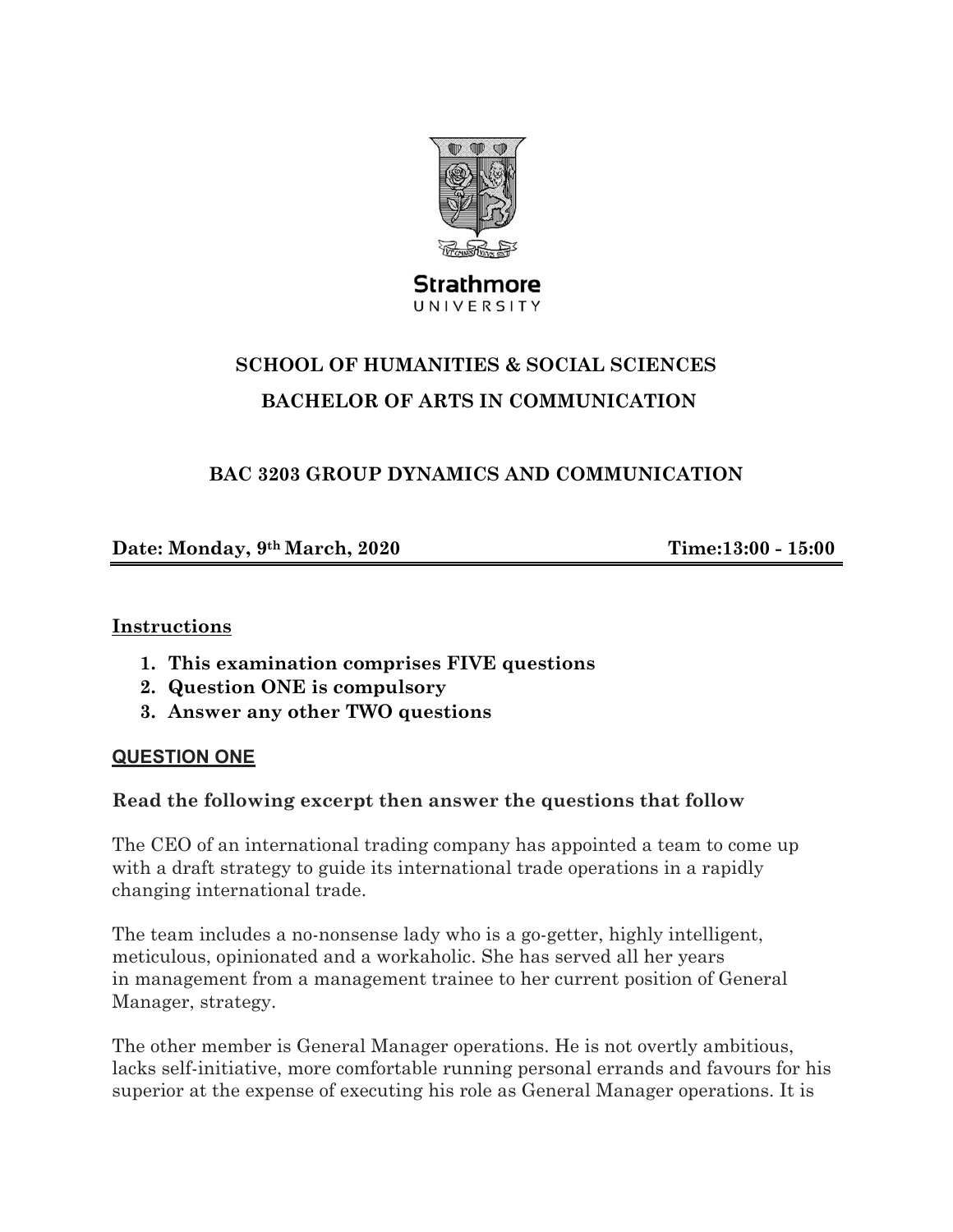rumored that his promotion to current promotion was a reward for his loyalty to a former CEO.

Also among them is one who is a devoted christian and "prayer warrior". He is considered a purist, and highly ethical but with little regard for those of a weaker faith. He is a below average performer but highly respected for his stand on unethical issues and other misconduct. He is the oldest among the team

The other two members are quiet and reserved managers who are highly regarded experts in international trade. They have been in with the organisation for only five years. It is important to note that the team has never worked together on any project.

The first agenda of the team is appoint one of them as the chair of the team. This first meeting will be chaired by the CEO.

# **Questions**

- 1) Describe the likely scenario in the following parts of the group formation process: **(12 marks)**
	- i) Forming ii) Storming iii) Norming iv) Performing
- 2) Provide **two** instances where power likely to manifest itself in the interactions in this group. **(4 marks)**
- 3) Explain **three** obstacles that are likely to affect the effective performance of this group. **(6 marks)**
- 4) From the excerpt, explain the meaning of the following three concepts: **(6 marks)**

i) Triad ii)Isolates ii) Scapegoats

5) Indicate who is likely to be appointed chair of the team. Give a reason for your answer. **( 2 marks)**